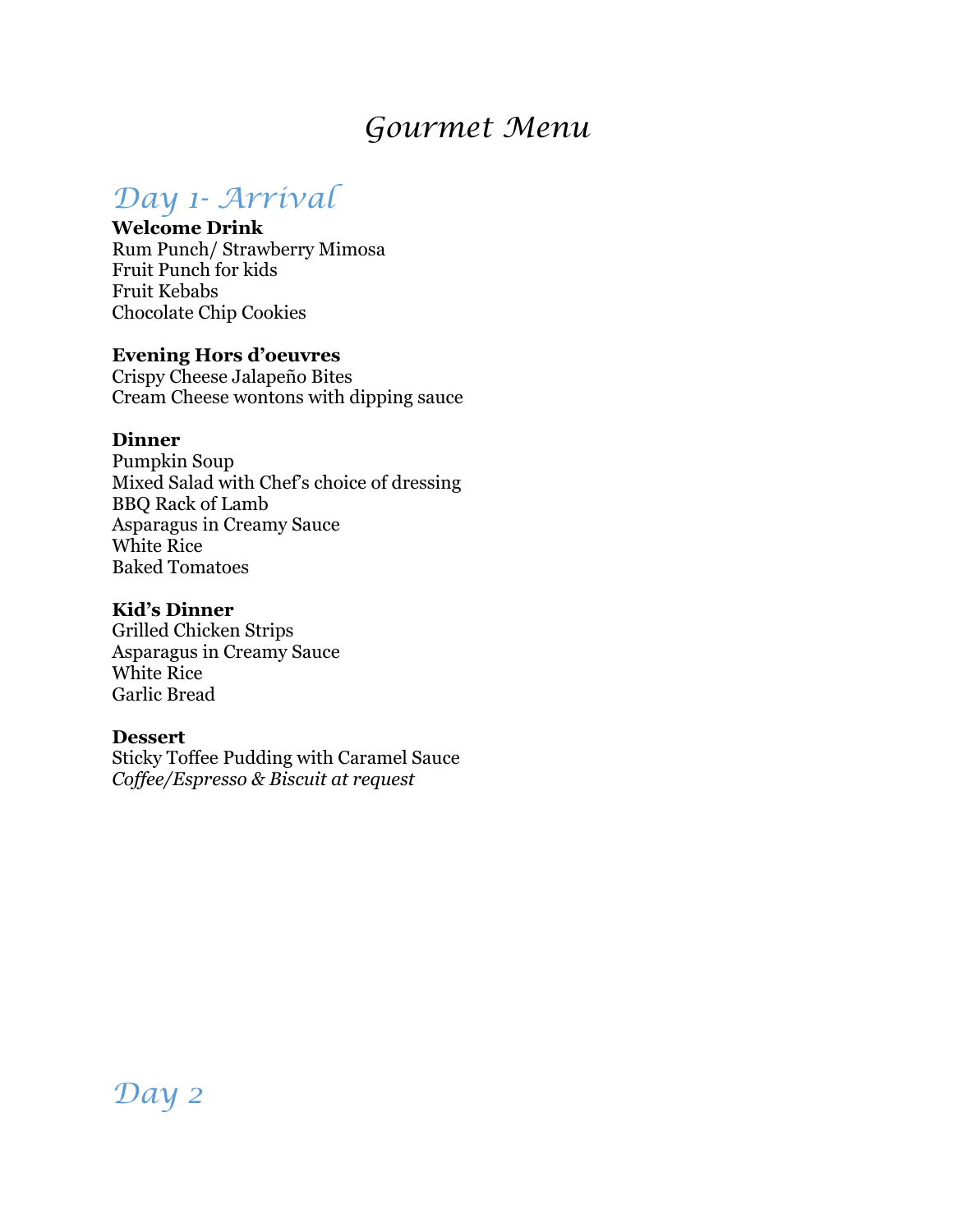#### **Breakfast-**

Fresh Juices/Smoothies (Strawberry-Banana, Mango-Banana, Green) /Coffee & Teas Fruit Platter, Yogurts, Cereal & Milk Banana Bread Eggs of Choice Bacon, Toast Buttermilk Pancakes & Syrup

#### **Day Hors d'oeuvres**

Salmon Mousse Crostinis

#### **Lunch**

Jamaican Fricassee Chicken & Gravy with Spinners Curried Ackee Rice and Peas Sautéed French Beans Garden Salad with vinaigrette dressing

#### **Dessert**

Jamaican Bread Pudding

#### **Evening Hors d'oeuvres**

Hot Crab Dip served with pita chips Saltfish Fritter Balls with dipping sauce

#### **Dinner**

Seafood Gumbo Arugula Salad BBQ Ribeye Steak with Gravy Grilled Garlic Lobster (if in season)/ Garlic Shrimp French bread White Rice Spinach Soufflé

## **Kid's Dinner**

Baked Chicken French Fries Raw carrots

#### **Dessert**

Crème Brulee *Sugar Cookies- KIDS Coffee/Espresso & Biscuit at request*

# *Day 3*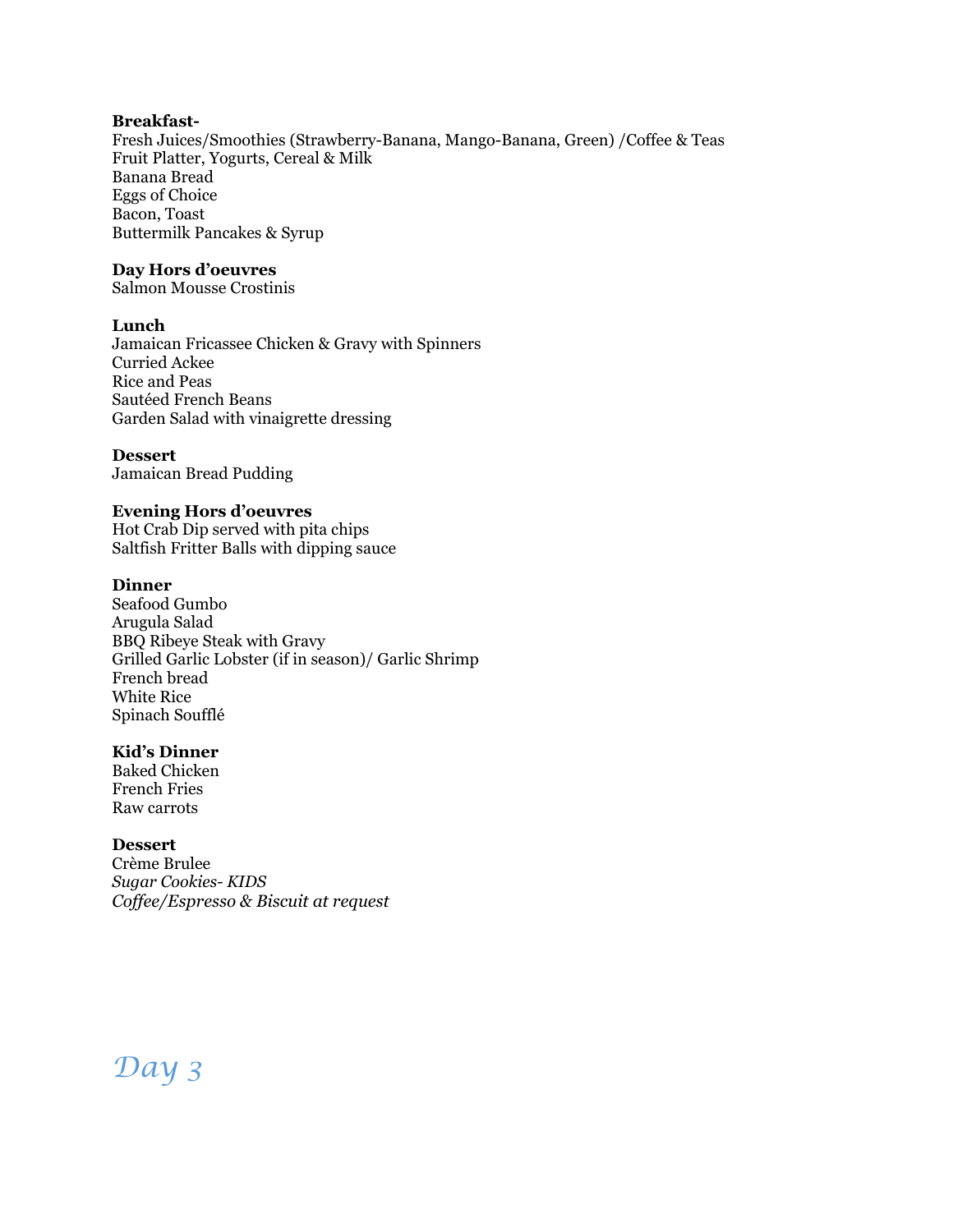#### **Breakfast**

Fresh Juices/Smoothies (Strawberry-Banana, Mango-Banana, Green) /Coffee & Teas Fruit Platter, Yogurts, Cereal & Milk Pumpkin Bread Eggs of Choice Sausages, Toast Omelets (Western Style, Spinach&Cheese)

## **Day Hors d'oeuvres**

Melted Cheese Dip & Doritos Cucumber Bites

## **Lunch**

Curried Lobster (seasonal) / Curried Shrimp Bammies Oxtail Pasta Chopped Salad

#### **Dessert**

Chocolate Lava Cakes with Vanilla Ice Cream

## **Evening Hors d'oeuvres**

Rock Shrimp Fried Crab and Cream Cheese Sticks with spicy mayo sauce

### **Dinner**

*Japanese Night* Variety of Sushi Rolls, spicy mayo & soya sauce Teriyaki Chicken Japanese Style Fillet Noodles Stir Fried Rice Stir Fried Veggies Japanese salad with ginger dressing

#### **Kid's Dinner**

Sushi Rolls, spicy mayo & soya sauce Teriyaki Chicken Noodles Stir Fried Veggies

**Dessert** Fried Ice Cream & Strawberries *Coffee/Espresso & Biscuit at request*

*Day 4*

**Breakfast**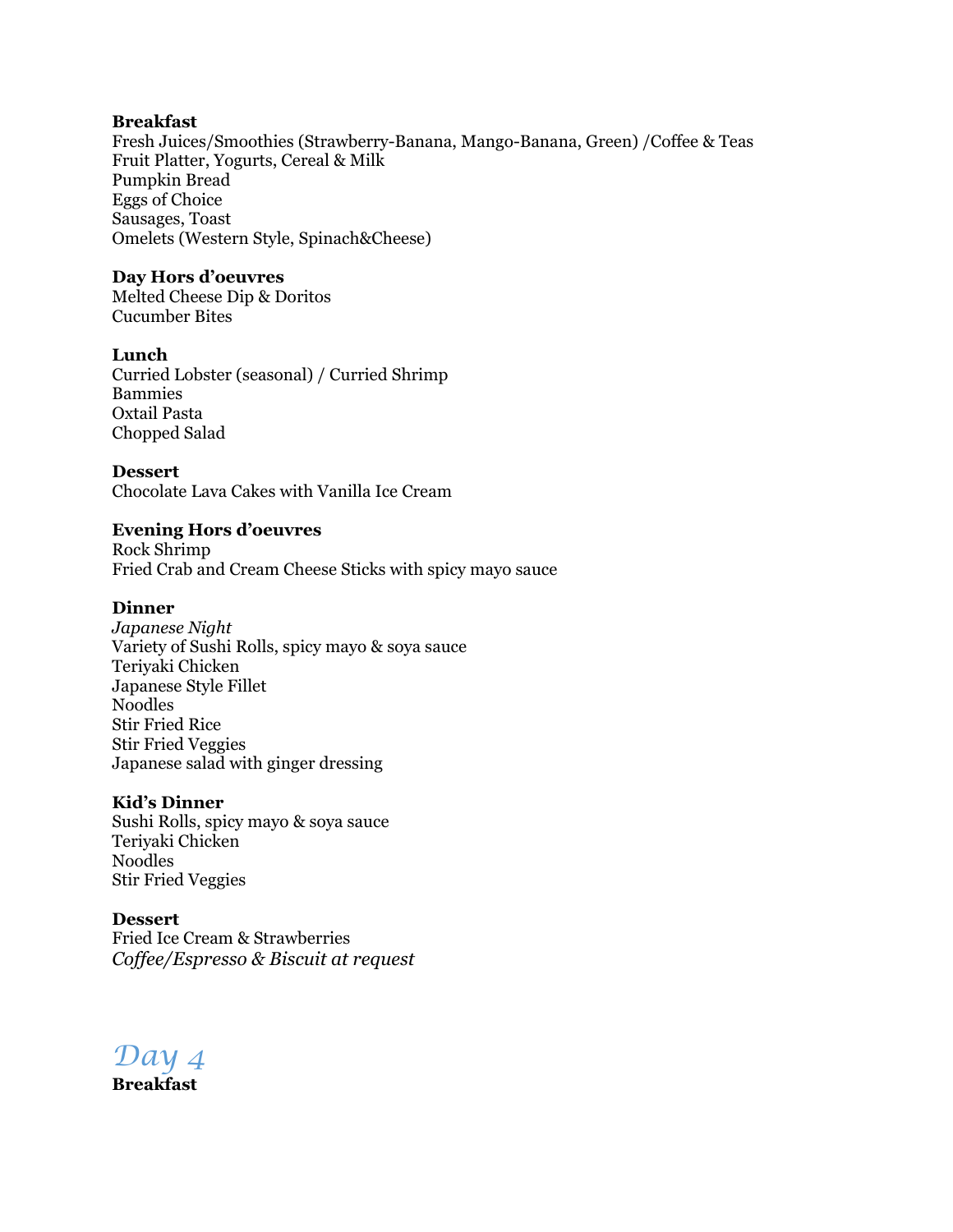Fresh Juices/Smoothies (Strawberry-Banana, Mango-Banana, Green) /Coffee & Teas Fruit Platter, Yogurts, Cereal & Milk Eggs of Choice Bacon, English Muffins Buttermilk Waffles, Whipped Cream & Syrup

#### **Day Hors d'oeuvres**

Cheese and Mellon Ball Platter

#### **Lunch**

Jamaican Jerk Chicken Jamaican Jerk Pork Festival Rice and Peas Roast Yam & Roast Breadfruit Fried Plantain Coleslaw

#### **Dessert**

Brownies & Vanilla Ice Cream

#### **Evening Hors d'oeuvres**

Shrimp Tempura Rolls Curried Lobster/Shrimp served in puff pastry

#### **Dinner**

Tomato Basil Soup Tomato Mozzarella Salad Lobster Ravioli (seasonal)/ Shrimp & Cheese Ravioli Creamy Garlic Chicken French Bread

#### **Kid's Dinner**

Creamy Garlic Chicken White Rice French Bread Mashed Potato Kale Salad

#### **Dessert** Espresso Cheesecake *Coffee/Espresso & Biscuit at request*

## *Day 5*

**Breakfast** Fresh Juices/Smoothies (Strawberry-Banana, Mango-Banana, Green) /Coffee & Teas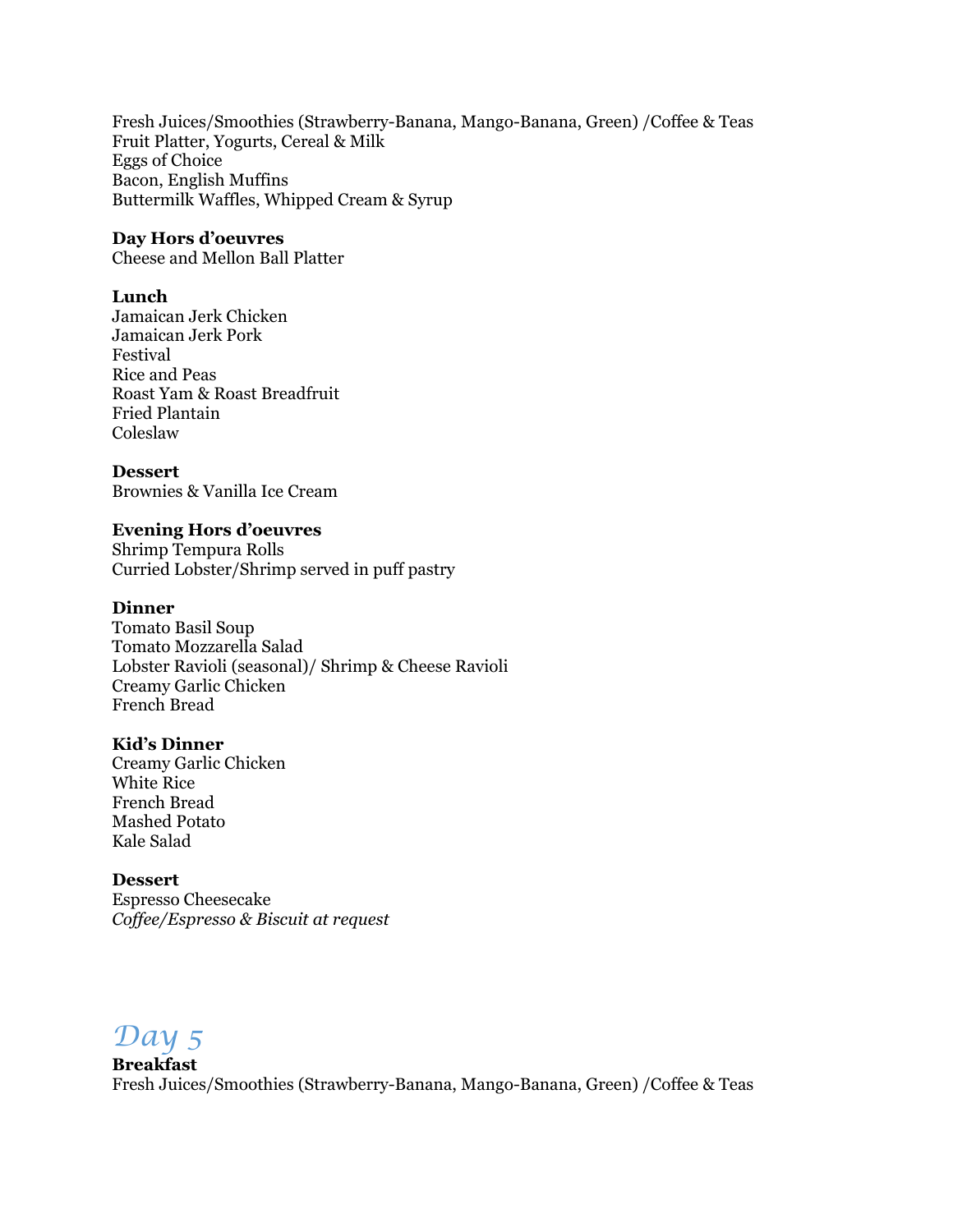Fruit Platter, Yogurts, Cereal & Milk Blueberry Muffins Eggs of Choice Sausages, Toast Traditional Jamaican: Mackerel Rundown, Green Banana, Boiled Dumplings

#### **Day Hors d'oeuvres**

Jalapeño Cheese Dip & Doritos Veggie Platter & Ranch Dip

## **Lunch**

BBQ Chicken Fried Fish with onions Yellow Yam Casserole Festival Cabbage Salad

#### **Dessert**

Ice Cream Sundaes (vanilla ice cream, whipped cream, chocolate sauce & caramel sauce) Eclairs

#### **Evening Hors d'oeuvres**

Marlin Log rolled in cream cheese and topped with caviar served with crackers Hot Spinach Dip served with pita chips

### **Dinner**

*Mexican Style Night*  Mexican Soup Corn & Black Bean Salad Soft/Hard Tacos Mince with Chili Sauce Seasoned Chicken Beans, Mexican Cheese, Sour Cream, Lettuce, Salsa & Guacamole

## **Kid's Dinner**

Soft/Hard Tacos Mince with Chili Sauce Seasoned Chicken Beans, Mexican Cheese, Sour Cream Lettuce Salsa & Guacamole

#### **Dessert**

Chocolate Crème Pie *Coffee/Espresso & Biscuit at request*

## *Day 6*

## **Breakfast**

Fresh Juices/Smoothies (Strawberry-Banana, Mango-Banana, Green) /Coffee & Teas Fruit Platter, Yogurts, Cereal & Milk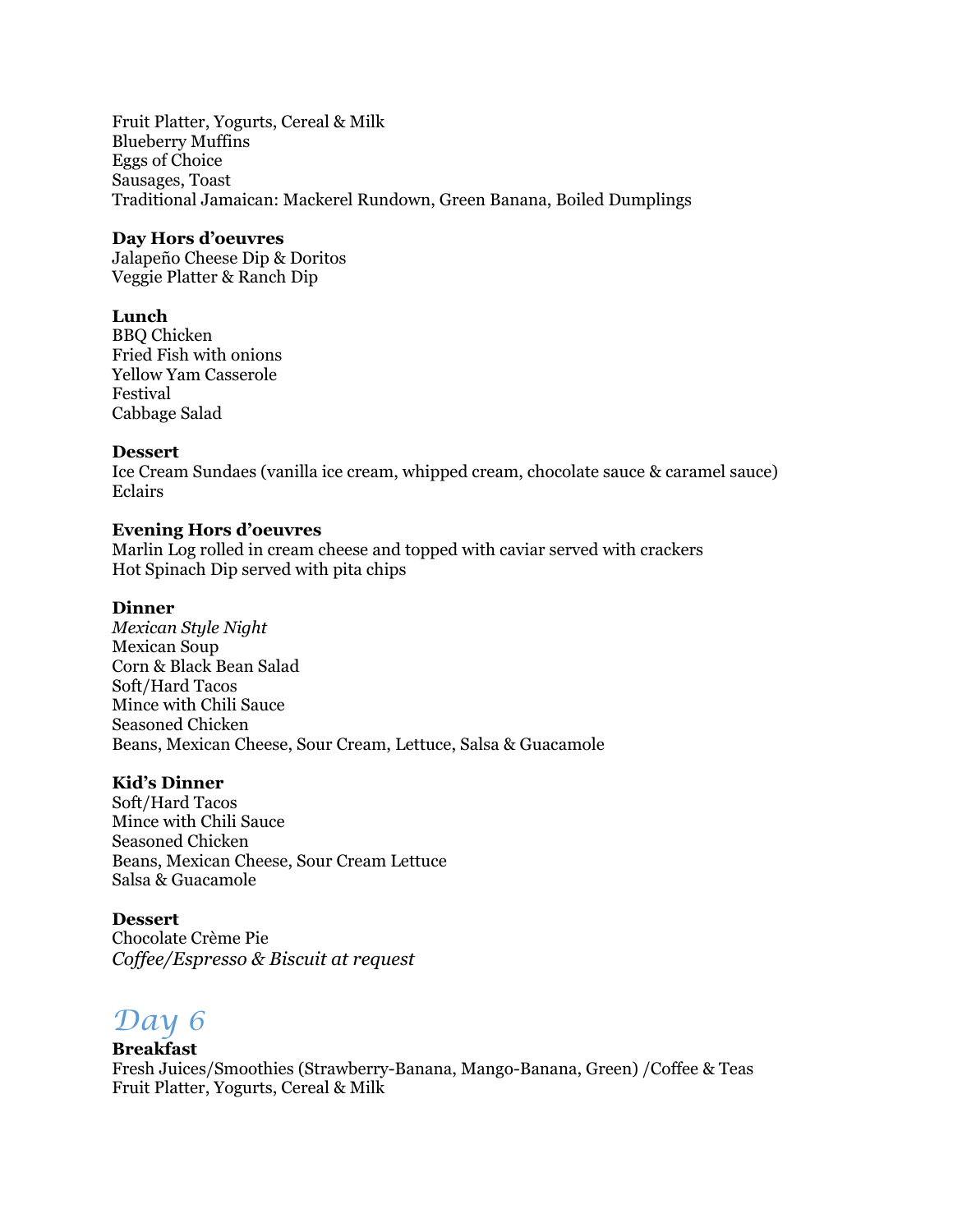Eggs of Choice Bacon, English Muffins Avocado toast with boiled eggs (seasonal) French Toast & Syrup

#### **Day Hors d'oeuvres**

Mexican Layered Dip & Tostitos Jamaican Curried Ackee Crostini

### **Lunch**

Curried Chicken White Rice Roti Stir Fried Veggies Boiled Green Banana Avocado Salad

#### **Dessert**

Carrot Cake Muffins with Cream Cheese Frosting

#### **Evening Hors d'oeuvres**

Baked brie drizzled with honey and almonds served with crackers Smoked salmon, Cream cheese and dill crostini

#### **Dinner**

Lobster Bisque (if in season)/ Shrimp Bisque Caprese Salad Creamy Pink Sauce Pasta & Shrimp Breaded Chicken Breast & Tomato Sauce Crispy Potatoes French Bread

#### **Kid's Dinner**

Creamy Pink Sauce Pasta & Shrimp Breaded Chicken Breast & Tomato Sauce Crispy Potatoes French Bread

#### **Dessert**

Hot Crepes, Strawberries and Ice Cream *Coffee/Espresso & Biscuit at request*

*Day 7*

**Breakfast**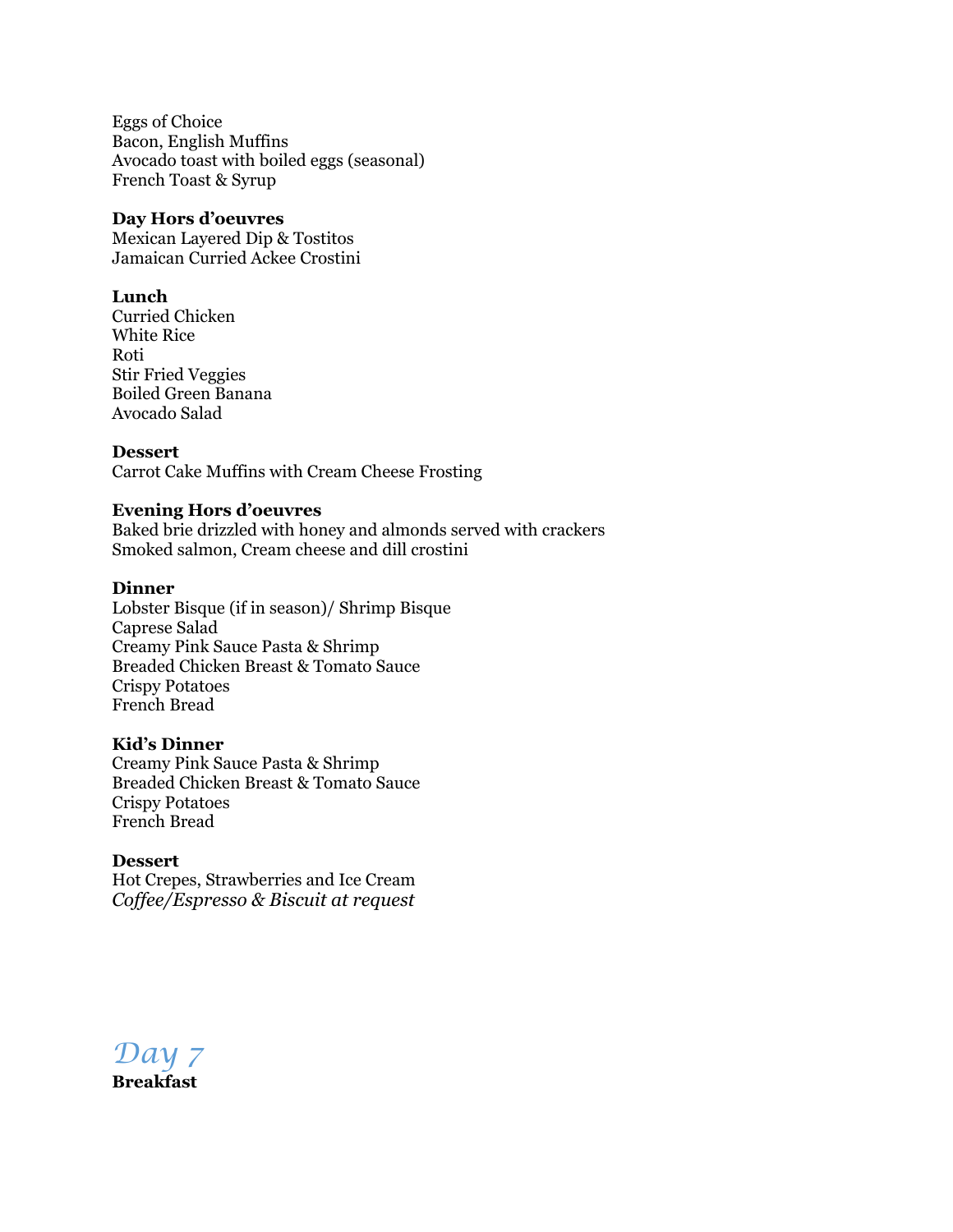Fresh Juices/Smoothies (Strawberry-Banana, Mango-Banana, Green) /Coffee & Teas Fruit Platter, Yogurts, Cereal & Milk Chocolate Chip Muffins Eggs of Choice Bacon, Toast Traditional Jamaican: Ackee & Saltfish, Callaloo, Johnny Cakes

## **Day Hors d'oeuvres**

Homemade Pizza

#### **Lunch**

Baked Chicken Pork Chops Coco Fritters Sweet Potato Casserole Stuffed Tomatoes Wedge Salad

#### **Dessert**

Lychee Cake

#### **Evening Hors d'oeuvres**

Chicken and Cheese Quesadillas/ Lobster Quesadillas Hot Bean dip served with Tostitos

### **Dinner**

Pepper pot Soup Caesar Salad Lobster Thermidor (seasonal)/ Shrimp Thermidor BBQ Fillet in béarnaise sauce Tomato Mozzarella Caprese Seasoned Broccoli

#### **Kid's Dinner**

BBQ Fillet White Rice Seasoned Broccoli

#### **Dessert**

Coconut Crème Pie *Chocolate Cupcakes- KIDS Coffee/Espresso & Biscuit at request*

## *Day 8*

## **Breakfast**

Fresh Juices/Smoothies (Strawberry-Banana, Mango-Banana, Green) /Coffee & Teas Fruit Platter, Yogurts, Cereal & Milk Cinnamon Rolls with cream cheese frosting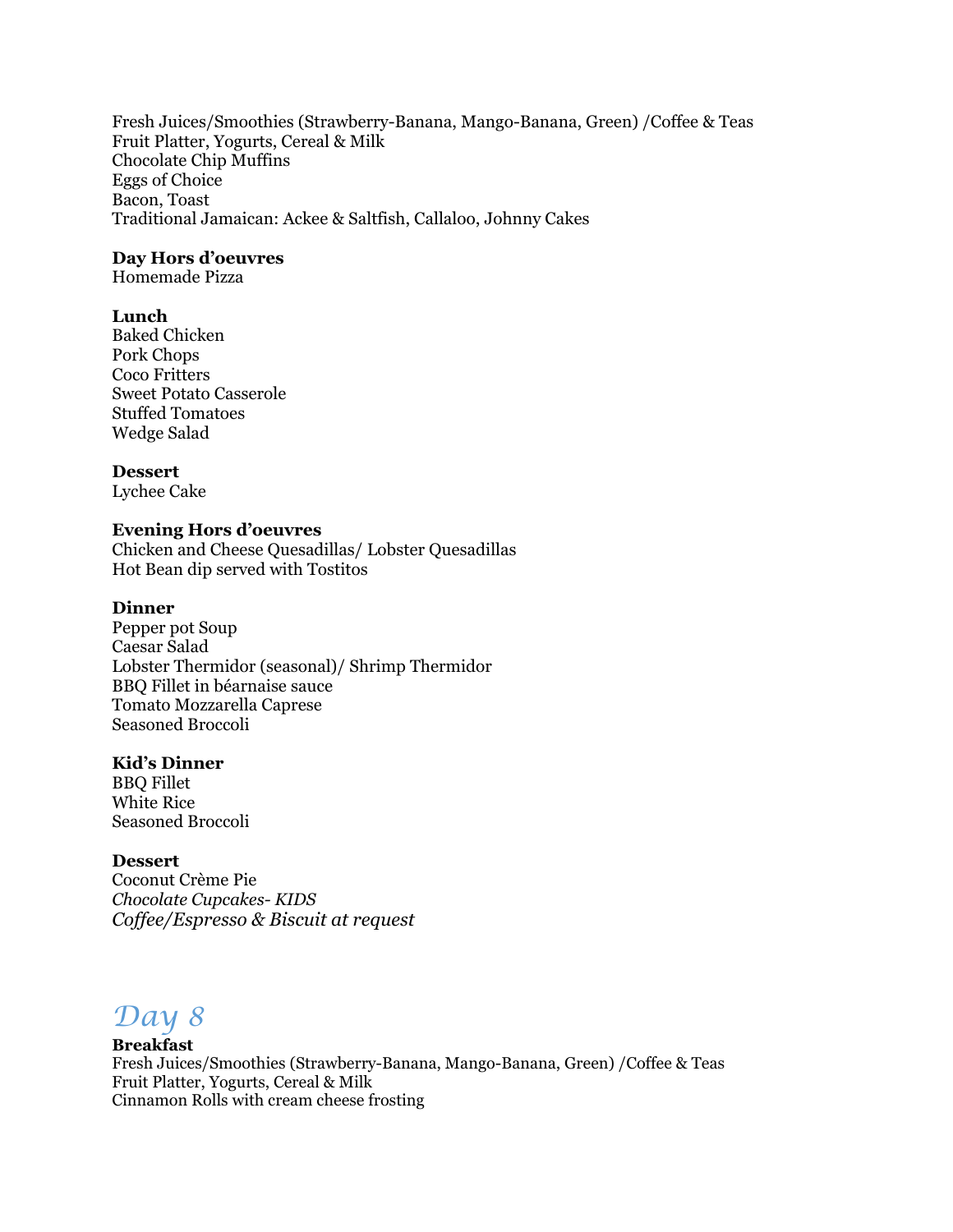Eggs of Choice Saltfish Fritters, Baked Beans Bagels with cream cheese, smoked salmon, onions and capers

#### **Day Hors d'oeuvres**

Marlin Dip with Breadfruit Chips Hillshire Farm Turkey Sausage with dipping sauce

#### **Lunch**

Herb Lemon Roast Chicken & Gravy Stuffing Roast Potatoes Mixed Veggies Corn Soufflé Kale Salad

**Dessert** Apple Crumble & Vanilla Ice Cream

#### **Evening Hors d'oeuvres**

Smoked Salmon Ball served with crackers Lobster/Shrimp thermidor served in puff pastry

#### **Dinner**

*Mediterranean Night* Greek Salad Mediterranean Chicken & Yogurt Sauce Shrimp kebabs Kofta Yellow rice Hummus & pita bread Garlic roast potato cubes

#### **Kid's Dinner**

Grilled Chicken Kebabs Hummus & Pita Bread Garlic Roast Potato Cubes

#### **Dessert**

Baked Alaska *Coffee/Espresso & Biscuit at request*

## *Day 9*

#### **Breakfast**

Fresh Juices/Smoothies (Strawberry-Banana, Mango-Banana, Green) /Coffee & Teas Fruit Platter, Yogurts, Cereal & Milk Croissants and Jam, Danishes Eggs of Choice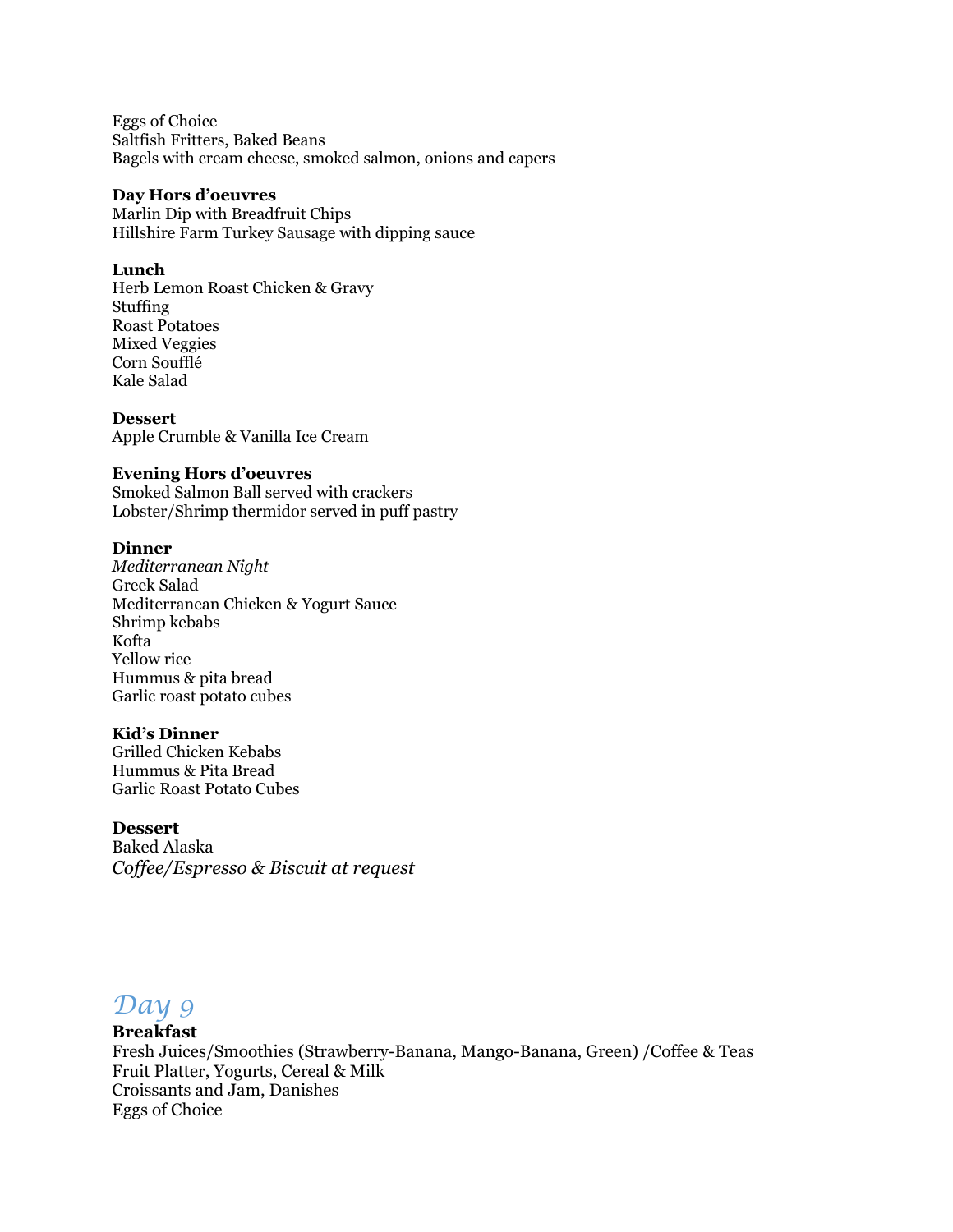Eggs Benedict (Classic with ham, Smoked Salmon) & breakfast potatoes

#### **Day Hors d'oeuvres**

Salsa & Guacamole served with Tortilla Chips Shrimp Ceviche & Plantain Chips

#### **Lunch**

Jamaican Oxtail & Beans Creamy Pesto Penne Pasta and Chicken Rice and Peas Corn Fritters Quinoa Salad

#### **Dessert**

Jamaican Sweet Potato Pudding Chocolate Chip Cookie Ice Cream Sandwiches

#### **Evening Hors d'oeuvres**

Sausage Rolls in pastry Shrimp cocktail with sweet and sour dipping sauce

#### **Dinner**

*Chinese Style Night* Asian Chopped Salad Duck in pancakes Sweet& sour chicken Garlic shrimp Pepper steak Stir- fried veggies with noodles, Fried rice

#### **Kid's Dinner**

Sweet & Sour Chicken Pepper Steak Fried Rice Stir-fried veggies with noodles

#### **Dessert**

Mini Oreo Cheesecake Bites *Coffee/Espresso & Biscuit at request*

## *Day 10*

#### **Breakfast**

Fresh Juices/Smoothies (Strawberry-Banana, Mango-Banana, Green) /Coffee & Teas Fruit Platter, Yogurts, Cereal & Milk Eggs of Choice Bacon, Toast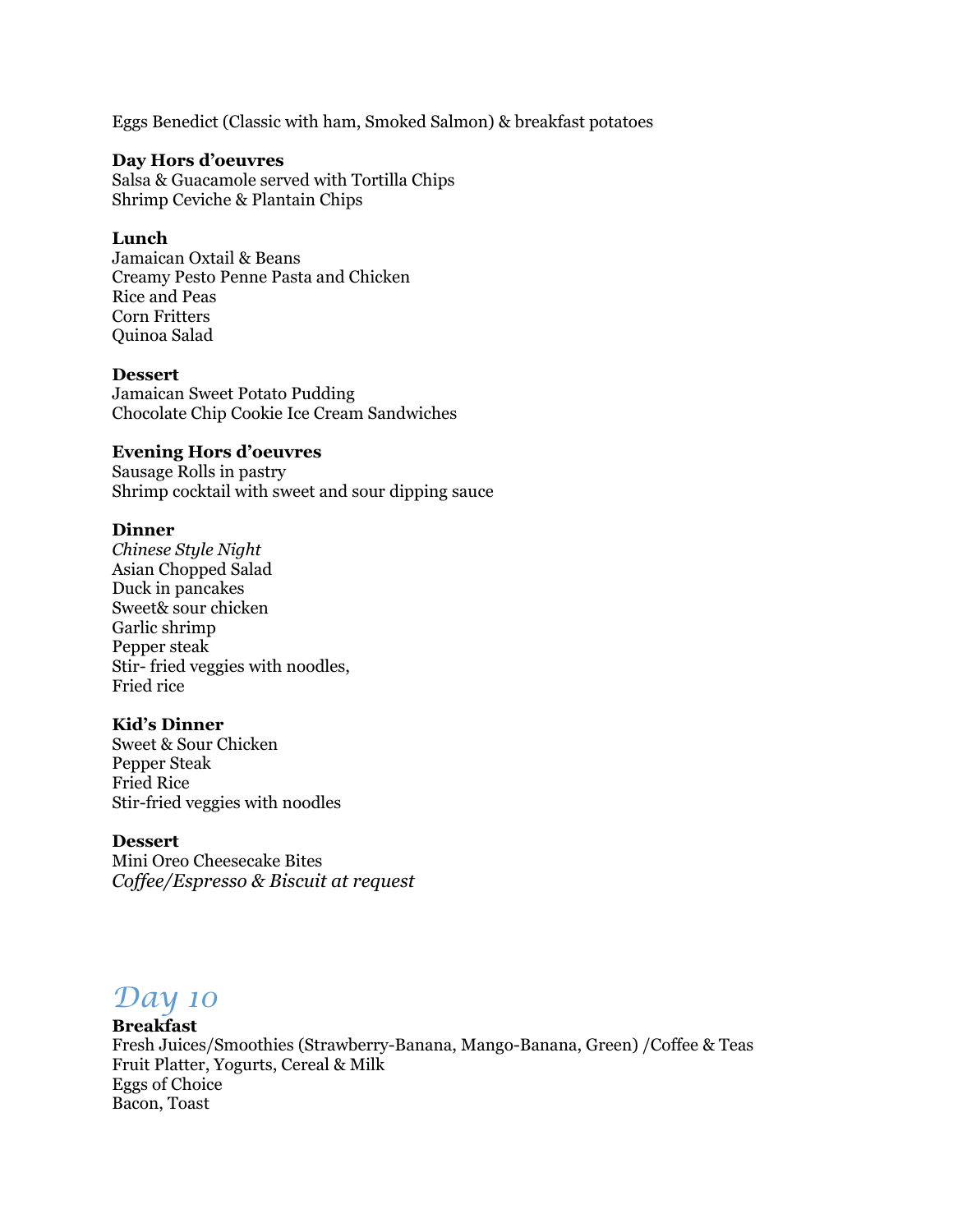Fried Chicken & Waffles

#### **Day Hors d'oeuvres**

Buffalo Chicken Wings & Ranch Dip Jamaican pick up Saltfish & Crackers

#### **Lunch**

Roast Beef & Scalloped Potatoes Escovich Fish Yorkshire Pudding Rice and Peas Jamaican Ackee Soufflé Shaved Brussel Sprout Salad

#### **Dessert**

Pecan Pie & Vanilla Ice Cream

### **Evening Hors d'oeuvres**

Crab cakes with spicy mayo Chicken Satay with peanut sauce

#### **Dinner**

Red Peas Soup Broccoli Salad Chicken Pot Pie White Rice Sweet corn Stuffed Bell Peppers

#### **Kid's Dinner**

Fried Chicken Strips Macaroni and Cheese Sweet Corn

#### **Dessert**

Tiramisu *Oreo Milkshake- KIDS Coffee/Espresso & Biscuit at request*

## *Day 11*

#### **Breakfast**

Fresh Juices/Smoothies (Strawberry-Banana, Mango-Banana, Green) /Coffee & Teas Fruit Platter, Yogurts, Cereal & Milk Banana Muffins Steak and Eggs with Béarnaise Sauce & breakfast potatoes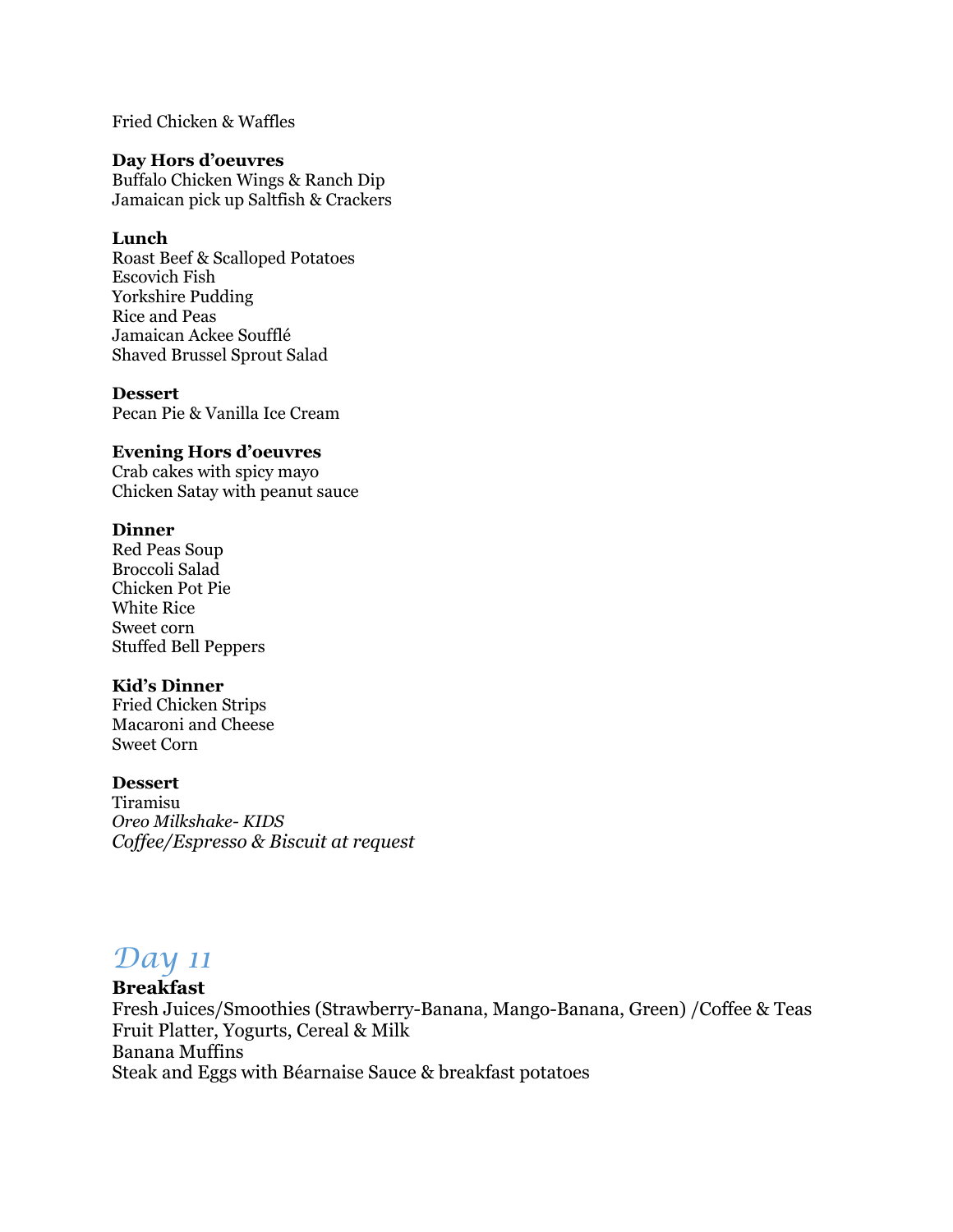## **Day Hors d'oeuvres**

Cheese Platter with Olives and Pepper Jelly Hummus served with Carrots and Pita Chips

## **Lunch**

Jamaican Curried Goat Jerk Chicken pasta Boiled Green Banana Roti Callaloo Soufflé Mixed Green Salad with Chef's choice of dressing

## **Dessert**

Lemon Bars

## **Evening Hors d'oeuvres**

Mozzarella Sticks with marinara sauce Bacon wrapped Shrimp

## **Dinner**

Crab Bisque Asparagus Salad with Feta Spicy Hot Honey Glazed Pork Loin & Gravy Potatoes Rice Oxtail Ravioli OR Spaghetti with lemon garlic shrimp

## **Kid's Dinner**

Spaghetti with Shrimp Bread Rolls Sautéed string beans

## **Dessert**

Rice Krispy Dessert & vanilla ice cream *Coffee/Espresso & Biscuit at request*

## *Day 12*

## **Breakfast**

Fresh Juices/Smoothies (Strawberry-Banana, Mango-Banana, Green) /Coffee & Teas Fruit Platter, Yogurts, Cereal & Milk Savory crepes (Ham & Cheddar) & breakfast potatoes Banana Pancakes & Syrup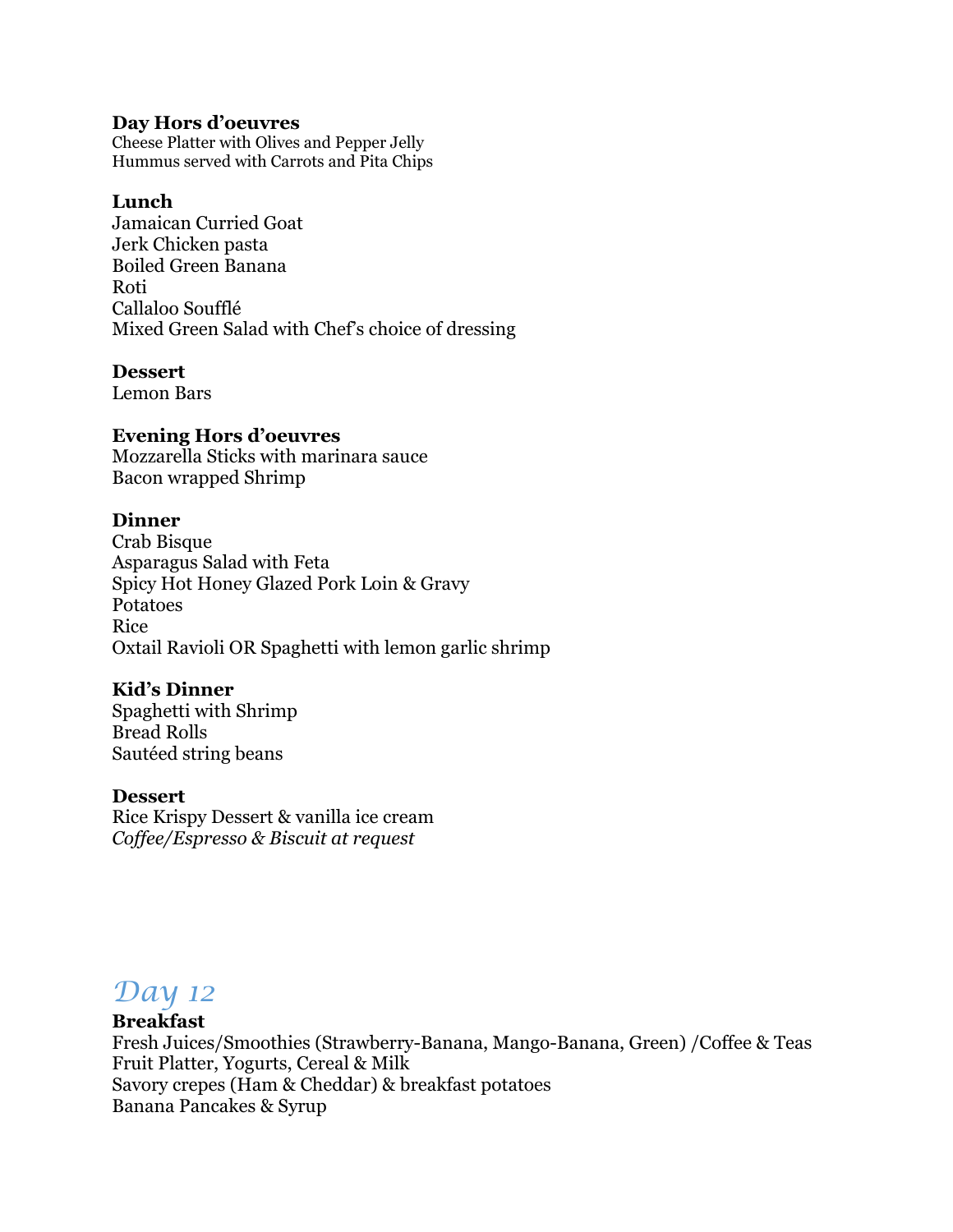## **Day Hors d'oeuvres**

Artichoke Dip served with crackers Fruit Kebabs

## **Lunch**

Salmon with dill sauce BBQ Ribs Macaroni & Cheese Garlic mashed potatoes Cucumber Salad with Vinegar

## **Dessert**

Meringue Pavlova covered with fresh fruits

## **Evening Hors d'oeuvres**

Shrimp Tempura with sweet & sour dipping sauce Beef Satay with dipping sauce

## **Dinner**

Corn Chowder Italian Salad Chicken Cordon Bleu with creamy Scotch Bonnet Sauce Seafood Pasta in Tomato Sauce Garlic Bread topped with cheese and bacon Seasoned Potato Wedges

## **Kid's Dinner**

Chicken Cordon Bleu Garlic Bread topped with cheese and bacon Seasoned Potato Wedges Italian Salad

## **Dessert**

Chocolate Mousse *Coffee/Espresso & Biscuit at request*

## *Day 13*

## **Breakfast**

Fresh Juices/Smoothies (Strawberry-Banana, Mango-Banana, Green) /Coffee & Teas Fruit Platter, Yogurts, Cereal & Milk Pumpkin Bread Muffins Eggs of Choice Bacon, Toast Avocado toast with boiled eggs (seasonal)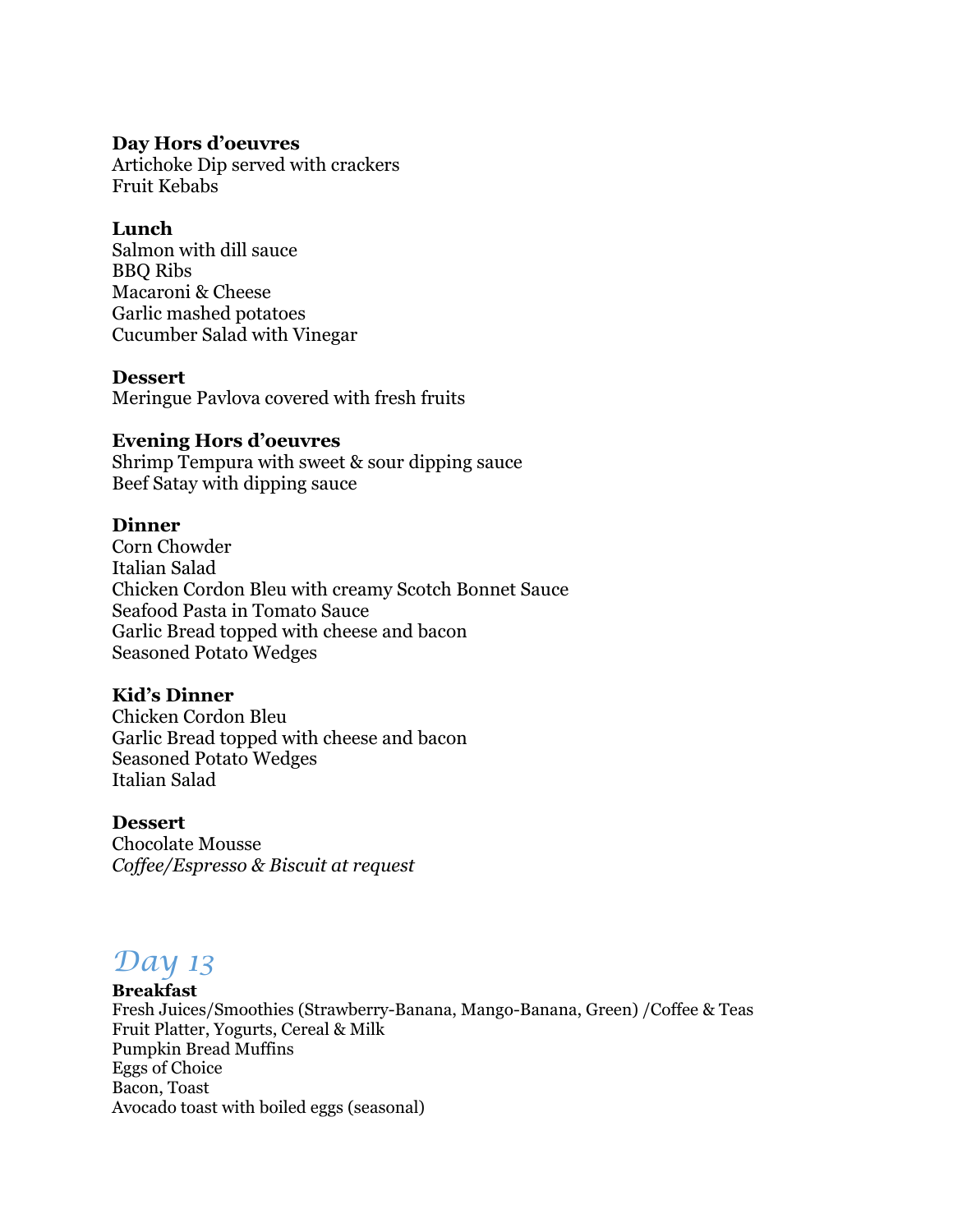#### **Day Hors d'oeuvres**

Saltfish and ackee on Johnny Cakes Jamaican Jerk Sausage with sweet & spicey sauce

#### **Lunch**

Jamaican Shake and Bake Chicken Crushed Sweet Potato White Rice Stuffed cho-cho and sweet pepper Asian Salad

#### **Dessert**

Lime Meringue Pie Ice Cream Cones

## **Evening Hors d'oeuvres**

Crab Wontons with sweet and sour sauce Hot Spinach Artichoke Dip with Tortilla chips

#### **Dinner**

*BONFIRE NIGHT* Hotdogs on the fire or BBQ, Gourmet Cheeseburgers done on the BBQ/ Hamburgers with bacon Sautéed Onions, Tomato, Bacon BBQ Chicken Wings French Fries Caesar Salad

## **Kid's Dinner**

*BONFIRE NIGHT* Hotdogs on the fire or BBQ, Cheeseburgers done on the BBQ/ Hamburgers with bacon BBQ Chicken Wings French Fries Caesar Salad

#### **Dessert**

Smores with Roasted Marshmallows on the Fire, Graham Crackers & Melted Chocolate *Coffee/Espresso & Biscuit at request*

# *Day 14- Departure*

#### **Breakfast**

Fresh Juices/Smoothies (Strawberry-Banana, Mango-Banana, Green) /Coffee & Teas Fruit Platter, Yogurts, Cereal & Milk Eggs of Choice Saltfish Fritters, Baked Beans with saltfish Buttermilk Waffles, Whipped Cream & Syrup

## **Day Hors d'oeuvres**